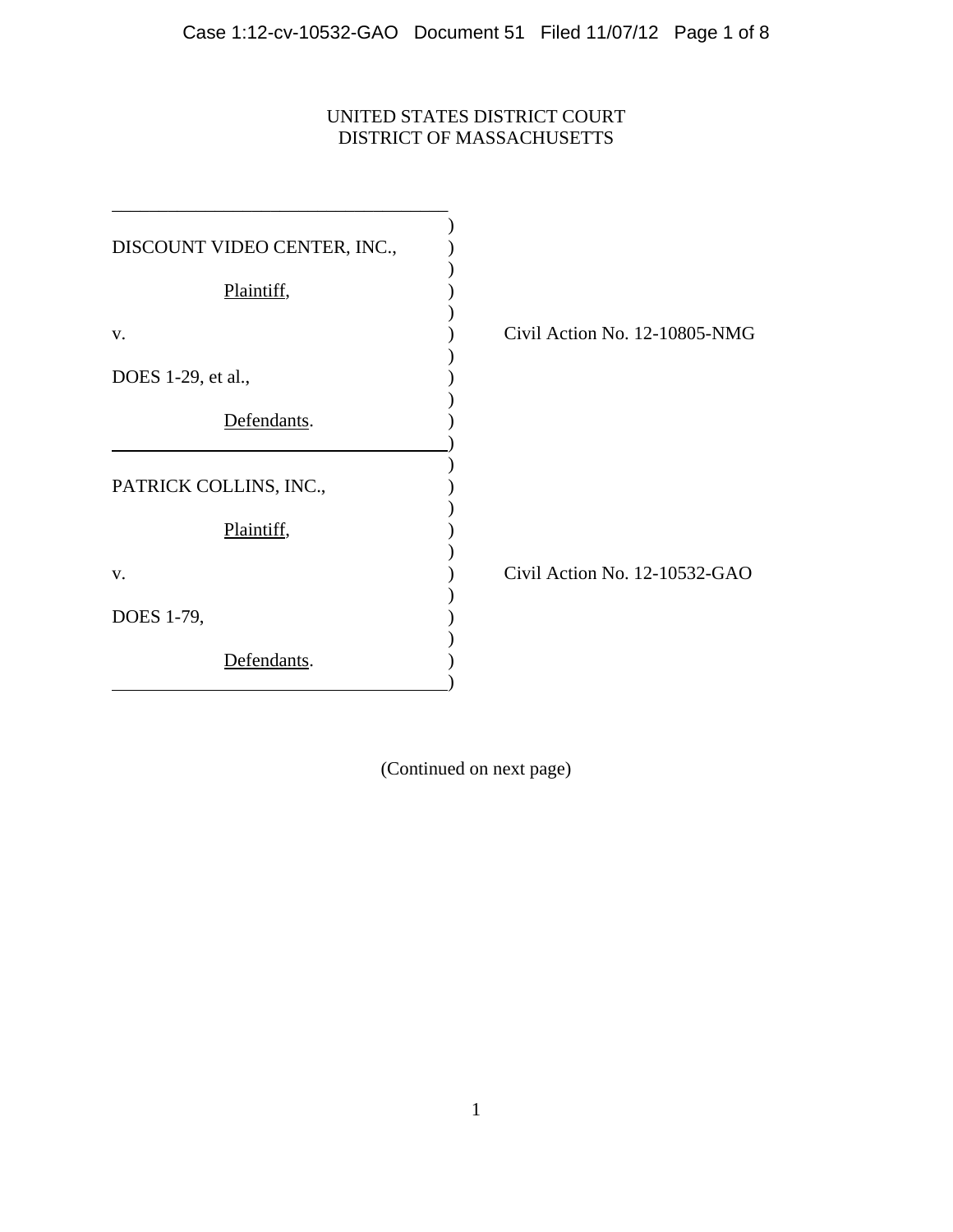) PATRICK COLLINS, INC., ) Plaintiff, ) v. Civil Action No. 12-10758-GAO ) DOES 1-36, ) ) Defendants.  $\qquad \qquad \qquad \qquad$ 

## ORDER ON PENDING MOTIONS FOR EX PARTE DISCOVERY AND ORDER TO SHOW CAUSE

November 7, 2012

SOROKIN, C.M.J.

 $\overline{a}$ 

Pending before the Court are the Plaintiffs' requests for ex parte discovery prior to service of the Complaints (12-cv-10805-NMG, Docket # 43; 12-cv-10532-GAO, Docket # 43; and, 12-cv-10758-GAO, Docket # 37). For the reasons set forth below, these motions are DENIED.

The Plaintiffs in these three cases (who are each represented by the same counsel) have filed Renewed Motions for Early Discovery. Previously, for the reasons stated in the Court's Memorandum and Order on Motions to Quash (12-cv-10805-NMG, Docket # 31), the Court indicated that the Plaintiffs could invoke the Court's authority to undertake limited early discovery pursuant to the Federal Rules of Civil Procedure for the purpose of ascertaining the identities of the John Doe Defendants named in the Complaints. See Id. at 3-4. The law applicable to these cases has not changed. However, in the circumstances of these cases (each considered individually), the Court DENIES the motion for early discovery.

2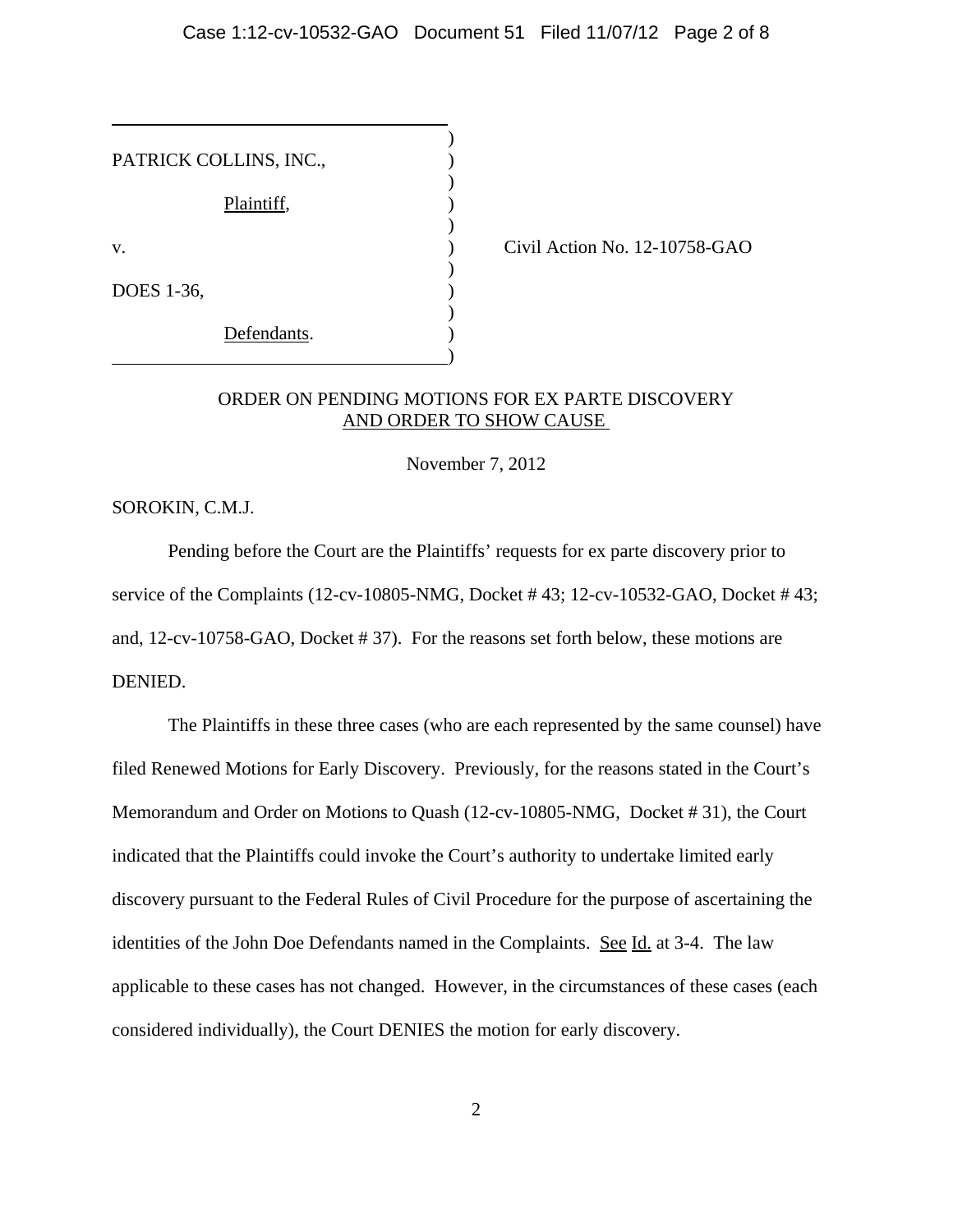#### Case 1:12-cv-10532-GAO Document 51 Filed 11/07/12 Page 3 of 8

On October 12, 2012, the Court conducted a lengthy hearing on the motions in all three cases. Several matters became clear to the Court, based upon the Plaintiffs' counsel's statements and the record of the litigation in these cases. Ordinarily, a Plaintiff suing a John Doe Defendant would seek narrow discovery ex parte in order to identify the Doe Defendant for purposes of filing a motion to amend the Complaint to name the Doe, followed by service of the Complaint. The Plaintiffs in these cases evidence no interest in such a pursuit. They have not proposed a discovery plan aimed at identifying the infringers they have sued.<sup>1</sup> Rather, the Plaintiffs request that the Court order disclosure of the third-party subscribers' names so that the Plaintiffs might settle or dismiss their cases on an informal basis. The discovery they seek cannot provide the Plaintiffs with sufficient information to identify the Doe Defendants. Nor have the Plaintiffs requested leave in their submissions to take depositions, either orally or upon written questions – the only discovery mechanism available to Plaintiff under the Federal Rules of Civil Procedure when seeking information from third parties, as is the case here. In light of the Plaintiffs' counsel's assertion at the July 30, 2012 hearing that it was prepared to take depositions (see, 12cv-10805-NMG, Docket # 23 at 48) and in light of his concession that depositions were the only available discovery mechanism (id. at 47), the omission of any written request for depositions in the Plaintiffs' renewed motions for discovery speaks volumes about the Plaintiffs' lack of

 $1$  For example, the Plaintiffs ask for the MAC address of the subscriber from the Internet Service Provider. The MAC address is the unique ID for any piece of networking hardware such as a cable modem, wireless router, or the network interface card a computer uses to connect to a network. The Plaintiffs' counsel, however, conceded at the hearing that the MAC address is helpful "not for amending the complaint, no. For the merits of the case." See Transcript of October 12, 2012 Hearing at 16 (12-cv-10805-NMG, Docket # 49). Because counsel could not explain the reason for the request to subpoena this information, the Court gave counsel the opportunity to consult his clients or experts. The written explanation subsequently provided fails to indicate how possessing the MAC address would assist the Plaintiffs in identifying the infringer. See 12-cv-10805-NMG, Docket # 48.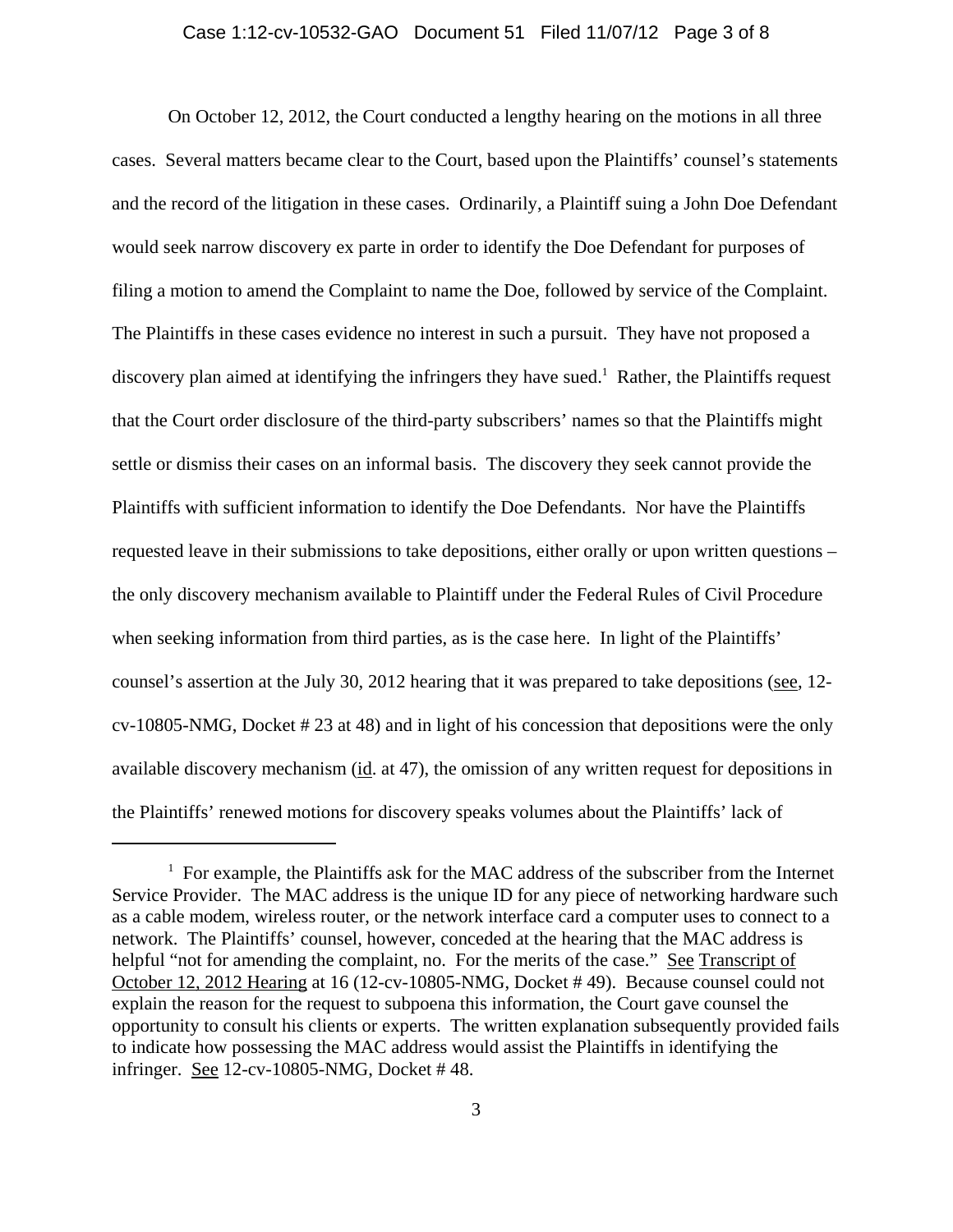#### Case 1:12-cv-10532-GAO Document 51 Filed 11/07/12 Page 4 of 8

interest in actually litigating these cases. That the Plaintiffs' counsel now assert a willingness to take depositions if that is the only option (see 12-cv-10805-NMG, Docket # 48 at 2) only confirms that the Plaintiffs' interest in litigating the cases, or in following the governing law, arises only in response to the Court's express command.

Not only have Plaintiffs failed to articulate a discovery plan that would lead to identifying the infringers they have sued, but the Plaintiffs cannot even articulate the specific information they need or require in order to identify the infringers (or, to determine that such identification is not reasonably possible).

> The Court: So then what information – what do you need to know – what do you need to acquire in order to be in the position to file a motion to amend your complaint substituting an actual person for any particular Doe?

Mr. Cable: Well, I don't think there is a specific set of information we need. I think there's a principle that is behind it. I think we need a good-faith basis to amend the complaint, and that can come in many ways.

12-cv-10805-NMG, Docket # 49 at 19.

. . .

The Court: Then what's the plan?

Mr. Cable: Well, I'd like to keep this as least burdensome as possible and as least costly as possible. Opening communications between me and the Does or me and the subscribers is, I think, the best course of action. Sending a letter saying, "Hey, look you know, your Internet has been identified in infringing copyrights." You know, anything that opens up this course of discussion before going into more burdensome discovery like depositions or things like that or examining devices and things like that.

Id. at 21.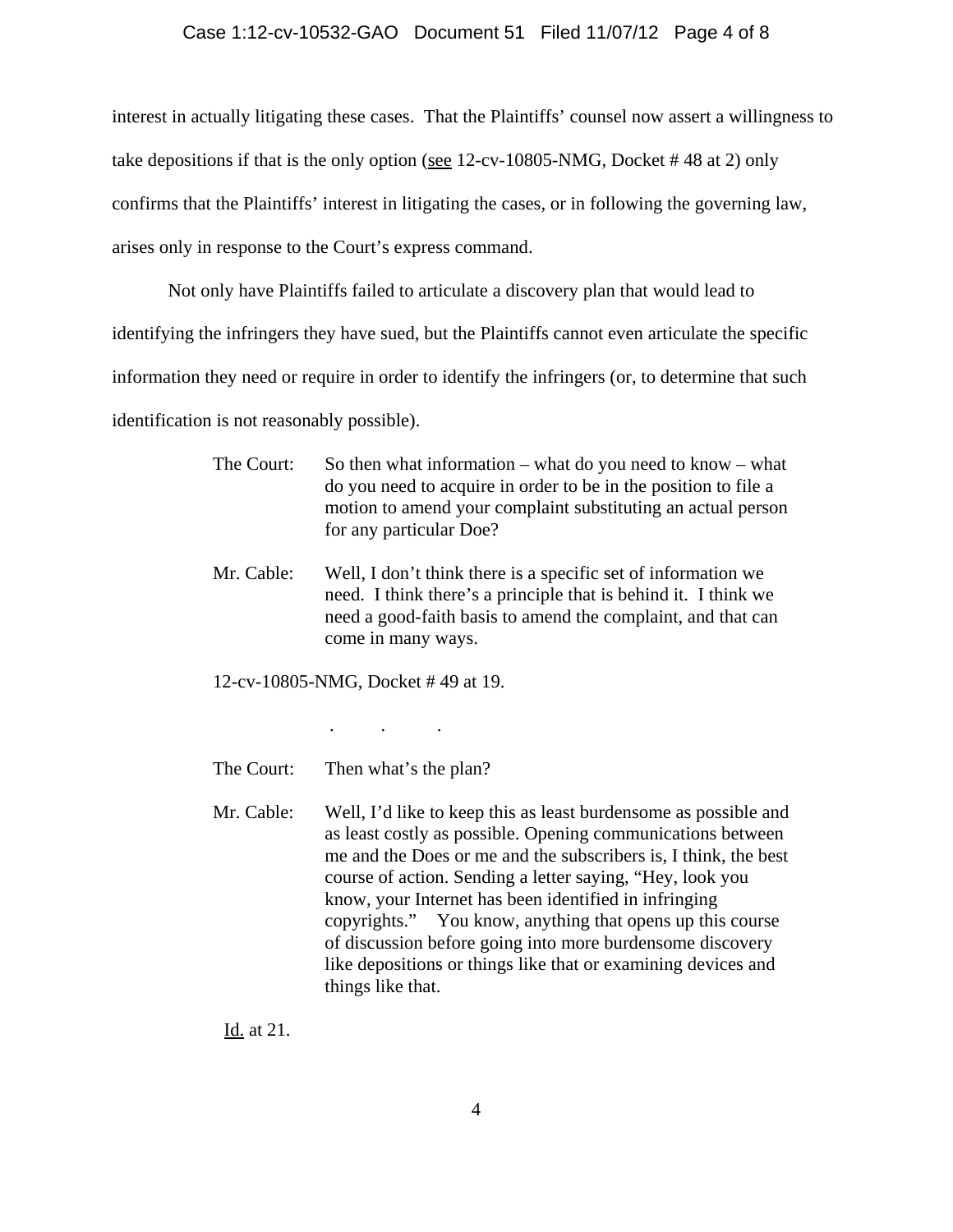#### Case 1:12-cv-10532-GAO Document 51 Filed 11/07/12 Page 5 of 8

The Plaintiffs' proposal  $-\underline{i.e.}$ , that the Court permit the Plaintiffs to subpoena the names of the subscribers and that the Court then leave it to the Plaintiffs to figure out the rest pursuant to informal communications – is unacceptable. The governing case law permits ex parte discovery in the presence of a discovery plan tailored to the identification of the defendants. Further, the Plaintiffs' prior history of communications with the subscribers in these cases also weighs against permitting ex parte discovery. See 12-cv-10805-NMG, Docket # 31 at 4-10.

The Plaintiffs' lack of interest in actually litigating these cases as demonstrated by the history of this litigation also weighs against permitting ex parte discovery. Before the Court quashed the subpoenas previously issued, the Plaintiffs had ample time to amend their Complaints with information they might have acquired from the informal discovery process it claims it wishes to pursue. The Plaintiffs never sought to substitute the name of any person for any Doe Defendant. Indeed, Plaintiff Patrick Collins, Inc. has sued at least 11,570 John Doe Defendants in litigation around the country without ever serving a single defendant.<sup>2</sup> The Plaintiffs' counsel has also represented to the Court a specific intent to press the Plaintiffs' claims against certain individual Does by way of new individual lawsuits based upon information acquired after the subpoenas. For example, on July 30, 2012, Plaintiffs' Counsel made the following representation:

In this next week, Plaintiff's Counsel will be amending a complaint, and filing 8-12 lawsuits in this district on behalf of Patrick Collins, Inc. These new lawsuits will be filed against individuals and not multiple Does. These individuals were discovered and investigated using the subpoenaed information (like the information sought here), in Patrick Collins, Inc. v. Does 1-45, 1:12-cv-10537 (D. Mass.). Counsel will be doing the same in all other cases for Patrick Collins, Inc.

 $2 \text{ See } 12$ -cv-10532-GAO, Docket # 26 at 4-5. Patrick Collins has not refuted these assertions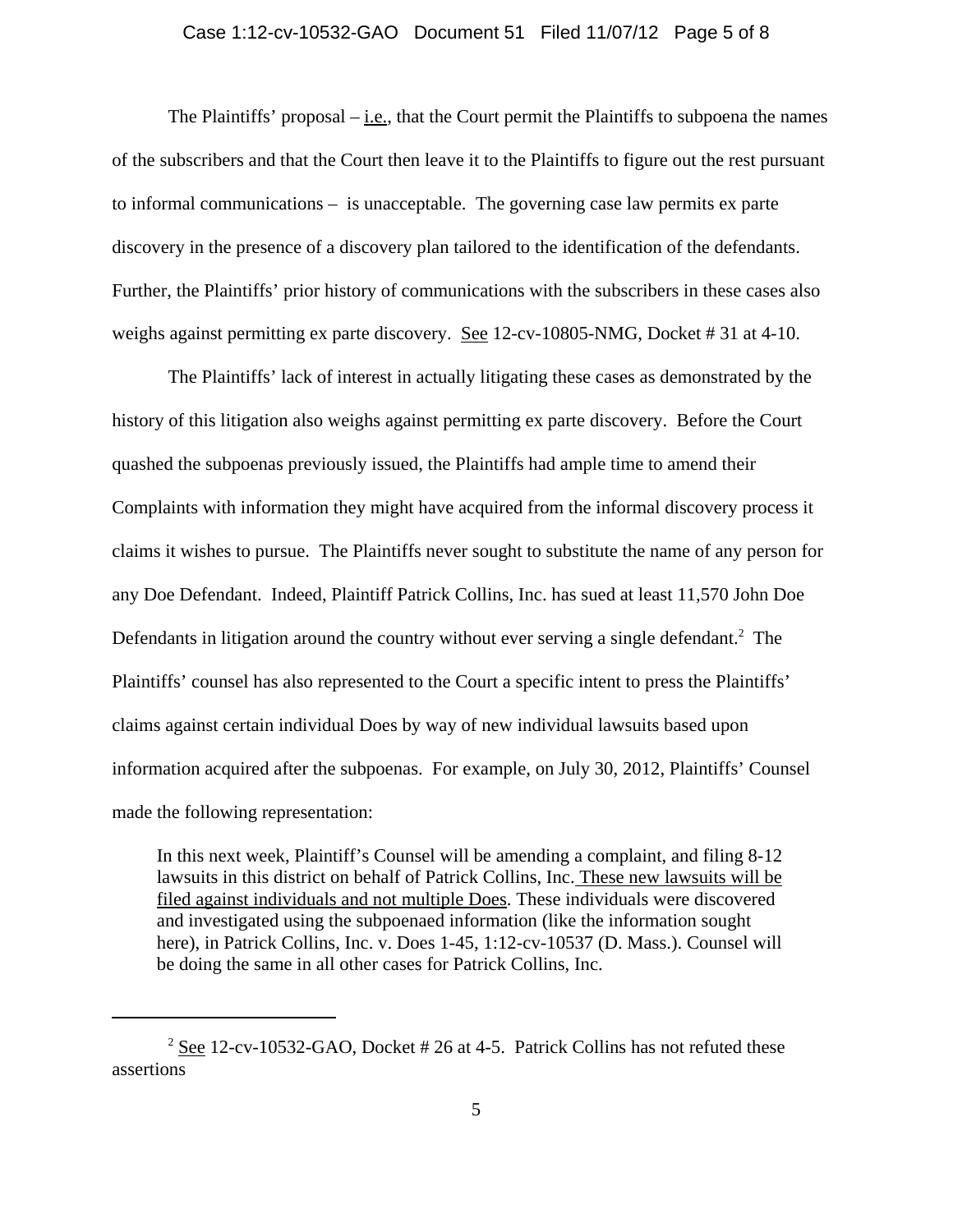#### Case 1:12-cv-10532-GAO Document 51 Filed 11/07/12 Page 6 of 8

12-cv-10532, Docket # 29 at 4 (emphasis added).

No such lawsuits against individual defendants were subsequently filed.

With respect to John Doe No. 22 in 12-cv-10532-GAO, the Plaintiff Discount Video has stated an intent to dismiss Doe No. 22 from the pending action and file a new, separate individual complaint against this Doe, even though it does not know the identity of the infringer. Such an action smacks of an bad faith effort to harass the third-party subscriber by causing him or her to expend further legal fees in a brand new action, which would merely repeat all that has occurred to date. The Federal Rules specifically address this situation and authorize an award of fees and costs. Fed. R. Civ. P. 41(d); Fed. R. Civ. P. 45(c)(1). The course of action the Plaintiff has stated it intends to pursue also suggests an improper effort to engage in judge shopping and evidences a disregard for the Court's limited public resources.

Finally, the Plaintiffs have repeatedly said one thing and done another. The Plaintiffs plainly sued only the infringers in these actions. Yet the Plaintiffs proposed and served notices upon the subscribers informing them they had been sued. The Plaintiffs' counsel stated to the Court that in his opinion, subscribers are "always going to . . . be secondarily liable " (see 12-cv-10805-NMG, Docket # 23 at 19), but he also stated that he would not assert secondary liability claims against subscribers as such claims would not pass muster under Rule  $11<sup>3</sup>$  Now, the

| The Court: | But you haven't sued them [the subscribers] for secondary          |
|------------|--------------------------------------------------------------------|
|            | liability.                                                         |
| Mr. Cable: | Because I don't know yet, and I think that would be fishing, and I |
|            | don't want to go there, because - -                                |
| The Court: | You wouldn't sign it under Rule 11.                                |
| Mr. Cable: | Right, exactly.                                                    |
|            |                                                                    |

12-cv-10805-NMG, Docket # 23 at 20; see also Id. at 16.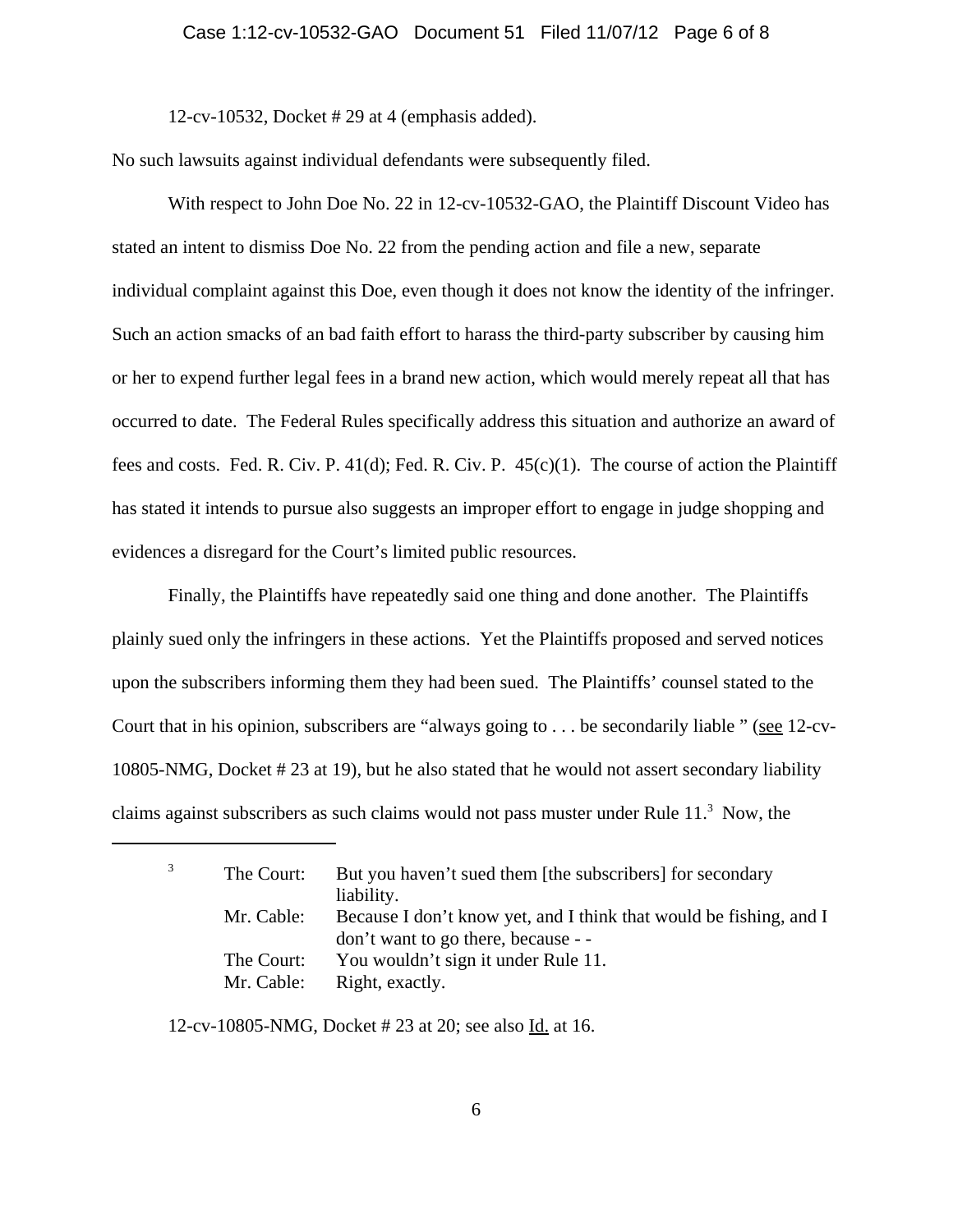#### Case 1:12-cv-10532-GAO Document 51 Filed 11/07/12 Page 7 of 8

Plaintiffs have filed lawsuits against subscribers asserting secondary liability on the theory that, upon information and belief, discovery will reveal the subscribers to have known of the infringement via their account, or, that discovery will show the subscribers to be the parent of an unemancipated minor between the ages of 7 and 18. See, e.g., Exquisite Multimedia, Inc. v. Does 1-46, 12-cv-11724-RGS; SBO Pictures, Inc. v. Does 1-46, 12-cv-11723-GAO. While those cases are not before the undersigned (though some are before the district judges assigned to the captioned cases), the Court may permissibly consider them in assessing the reliability and veracity of counsel's statements. The Plaintiffs' counsel has also repeatedly said to the undersigned, and to other judicial officers of this Court, that he intends to litigate the claims he has brought. Yet to date, counsel has sued well in excess of one thousand Doe Defendants in this District, and as far as the Court is aware, he has never served a Complaint upon a single individual defendant.

For the foregoing reasons, the Plaintiffs' Renewed Motions for Ex Parte Discovery (12 cv-10805-NMG, Docket # 43; 12-cv-10532-GAO, Docket # 43; and, 12-cv-10758-GAO, Docket # 37) are DENIED.

Fed. R. Civ. P. 4(m) provides that,

If a defendant is not served within 120 days after the complaint is filed, the court--on motion or on its own after notice to the plaintiff--must dismiss the action without prejudice against that defendant or order that service be made within a specified time. But if the plaintiff shows good cause for the failure, the court must extend the time for service for an appropriate period.

Fed. R. Civ. P. 4(m).

The Complaints in these three cases were filed on March 23, 2012 (12-cv-10532-GAO), April 28, 2012 (12-cv-10758-GAO) and May 4, 2012 (12-cv-10805-NMG). Thus, the 120-day